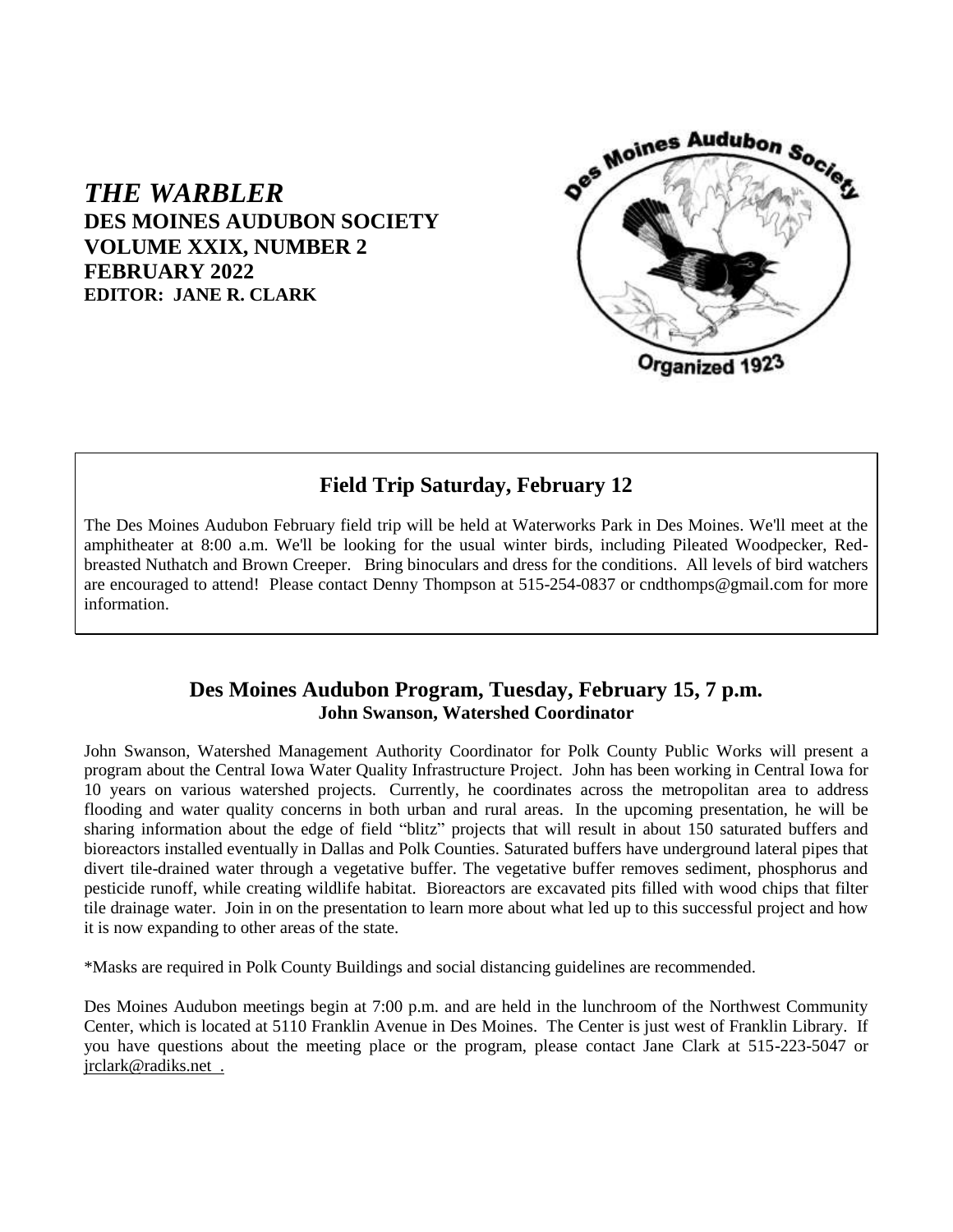#### **2021 Des Moines Audubon Christmas Bird Count**

The Des Moines Christmas Count was held on Sunday, 12/26/21. It was a nice late-December day with a high of 45 degrees, overcast skies and strong winds in the afternoon. There was no snow on the ground and water was mostly frozen with some open water on the larger bodies. We had 15 participants in field parties or as feeder watchers. The 75 species tallied is a good count. Species seen this year but three or fewer times in the past ten years were: Bufflehead, Ring-necked Pheasant, Iceland Gull, Lesser Black-backed Gull, Glaucous Gull, Northern Shrike, Fox Sparrow, White-crowned Sparrow and Yellow-rumped Warbler. Species not seen this year but seen in seven or more times in the last ten years were: American Black Duck, Redhead, Eurasian Collared-Dove, Sharp-shinned Hawk and Harris's Sparrow. All-time high counts were set for Ringnecked Duck, Greater Scaup, Bufflehead, Ring-billed Gull, American White Pelican, White-breasted Nuthatch and Redwinged Blackbird. The individual count of 120,079 birds is the second highest ever, only slightly behind last year's record. And like last year that's without locating a crow roost. Many thanks to John Cecil for tackling the huge blackbird roost in Waterworks Park and for organizing and compiling the 2021 count, and to all the participants for making the count a success.

| <b>Snow Goose</b>                  | $\overline{7}$      | <b>Belted Kingfisher</b>      | 9                |
|------------------------------------|---------------------|-------------------------------|------------------|
| <b>Greater White-fronted Goose</b> | $\overline{2}$      | Red-bellied Woodpecker        | 97               |
| <b>Cackling Goose</b>              | $\overline{27}$     | Downy Woodpecker              | 181              |
| Canada Goose                       | 5498                | Hairy Woodpecker              | $\overline{21}$  |
| Trumpeter Swan                     | 15                  | Northern Flicker              | 50               |
| Tundra Swan                        | $\mathbf{1}$        | Pileated Woodpecker           | $\frac{9}{5}$    |
| Northern Shoveler                  | $\overline{1}$      | American Kestrel              |                  |
| Gadwall                            | $\overline{31}$     | Merlin                        | 5                |
| American Wigeon                    | $\overline{3}$      | Northern Shrike               | $\mathbf{1}$     |
| Mallard                            | $\overline{771}$    | <b>Blue Jay</b>               | 110              |
| Northern Pintail                   | $\mathbf{1}$        | <b>American Crow</b>          | 601              |
| Canvasback                         | 16                  | <b>Black-capped Chickadee</b> | 335              |
| Ring-necked Duck                   | $\overline{93}$     | <b>Tufted Titmouse</b>        | 17               |
| <b>Greater Scaup</b>               | $\overline{\delta}$ | Golden-crowned Kinglet        | $\frac{2}{32}$   |
| Lesser Scaup                       | $\overline{11}$     | Cedar Waxwing                 |                  |
| <b>Bufflehead</b>                  | $\overline{6}$      | Red-breasted Nuthatch         | $\overline{2}$   |
| Common Goldeneye                   | 87                  | White-breasted Nuthatch       | 170              |
| <b>Hooded Merganser</b>            | 66                  | <b>Brown Creeper</b>          | $\overline{18}$  |
| Common Merganser                   | $\overline{27}$     | Winter Wren                   | $\overline{4}$   |
| Ruddy Duck                         | $\overline{2}$      | Carolina Wren                 | $\overline{10}$  |
| Wild Turkey                        | $\overline{10}$     | <b>European Starling</b>      | 3756             |
| Ring-necked Pheasant               | $\overline{1}$      | <b>Eastern Bluebird</b>       | $\overline{78}$  |
| Rock Pigeon                        | $\overline{514}$    | American Robin                | $\overline{89}$  |
| <b>Mourning Dove</b>               | 165                 | <b>House Sparrow</b>          | 293              |
| American Coot                      | $\overline{32}$     | House Finch                   | 185              |
| Ring-billed Gull                   | 18292               | Pine Siskin                   | $\overline{25}$  |
| Herring Gull                       | 638                 | American Goldfinch            | $\overline{318}$ |
| <b>Iceland Gull</b>                | $\overline{2}$      | Fox Sparrow                   | $\overline{2}$   |
| Lesser Black-backed Gull           | $\overline{1}$      | American Tree Sparrow         | 203              |
| <b>Glaucous Gull</b>               | $\overline{2}$      | Dark-eyed Junco               | 408              |
| Double-crested Cormorant           | 1                   | White-crowned Sparrow         | $\mathbf{1}$     |
| American White Pelican             | 480                 | White-throated Sparrow        | 87               |
| <b>Great Blue Heron</b>            | 11                  | Song Sparrow                  | $\overline{17}$  |
| Cooper's Hawk                      | $\overline{8}$      | Red-winged Blackbird          | 85000            |
| <b>Bald Eagle</b>                  | 2104                | Common Grackle                | 500              |
| Red-tailed Hawk                    | $\overline{33}$     | Yellow-rumped Warbler         | $\mathbf{1}$     |
| <b>Great Horned Owl</b>            | $\overline{6}$      | Northern Cardinal             | 234              |
| <b>Barred Owl</b>                  | $\overline{4}$      |                               |                  |

*Italicized* = new high for the count.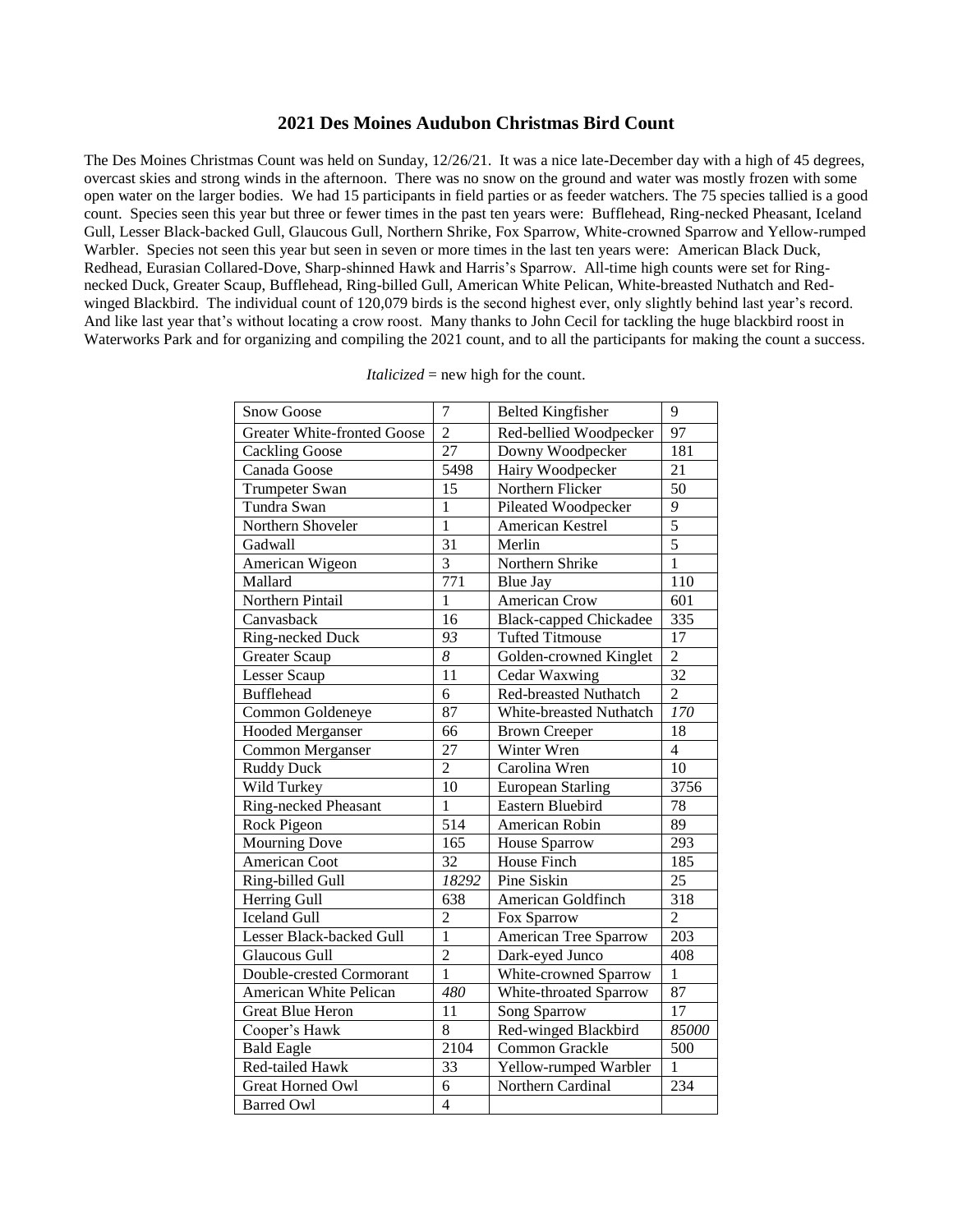### **January Field Trip Report By Roy Adolphson**

January's field trip took place on the 8th, attended by nine members on a cool, cloudy morning. We met at the Walnut Woods State Park bird blind, which afforded close looks at some of the winter regulars, including several Northern Cardinals, American Goldfinches, White-breasted Nuthatches, Blue Jays, and an especially nice male Red-bellied Woodpecker, that showed ample red on his belly as he clung to a suet feeder. Trip leader Denny Thompson heard a Pileated Woodpecker in the distance, so we took a walk down the park road to see if we could locate it. We didn't find it, but we did get a good look at a Brown Creeper on a tree trunk about 15 feet from the road.

After heading back to the bird blind area for a brief warmup in our cars, we took the trail through the woods to the Raccoon River. A Barred Owl was hanging out in the timber, giving us extended looks before flying right over us. We had seen or heard a few Eastern Bluebirds in the park, but when we arrived at the riverbank, we were unexpectedly descended upon by a flock of at least twenty bluebirds. They hung out in the bushes and trees for quite a while, sometimes going down to a small puddle of open water by the bank of the frozen river. A few Cedar Waxwings were in the area as well.

Then we moved on to nearby Purple Martin Lake, where not much was going on but a little ice fishing. We did see some Dark-eyed Juncos, but the Northern Shrike that had been reported recently wasn't in evidence, so we headed over to Maffitt Reservoir, going into the picnic area on the east side. The lake was mostly frozen, but hundreds, if not thousands, of Canada Geese had kept a small area open out in the middle. Most of the birds were on the ice surrounding the opening, but many were paddling around in the water. They were a little too far away for good viewing with binoculars, but Denny scoped a few duck species, including Redhead, Greater Scaup, and Common Goldeneye. There were also about 60 Trumpeter Swans mixed in. The wind was a little more biting by the lakeshore than it had been in the woods, so we didn't stay too long. All in all, it was an interesting morning for birding.

#### **WAYWARD STELLER'S SEA-EAGLE**

For many months, a Steller's Sea-Eagle has been tantalizing North American birders with its wide-spread and unpredictable appearances. This very large Old-World eagle is normally found in northeastern China, Japan, Korea, and easternmost Russia. It has also rarely been seen in Alaska, with perhaps a dozen total reports. A few individuals have also reappeared in Alaska for multiple consecutive summers.

Consequently, it was exciting, but not altogether that surprising, when one was spotted on Alaska's Denali Highway in late August, 2020. It was observed and photographed for multiple days at milepost 65 on the highway, and also on the upper Maclaren River.

#### Wonderful story back in 2020… but there's more. Much more!

Apparently, the sea-eagle wandered farther inland. It was actually identified in Quebec and New Brunswick in July 2021, individually identified by a distinctive white spot on its left upper wing coverts. Then, after several months of evading human notice, it reappeared in Nova Scotia in early November, where it was observed by dozens of birders before it disappeared again. (There was also a remarkable sighting of an adult Steller's Sea-Eagle in Goliad County, Texas, in March 2021. This might have involved the same individual, but the evidence is certainly inconclusive. Unfortunately, the Texas bird was only photographed perched, not exposing any white spot on the wing.)

The story doesn't end here however. The Steller's Sea-Eagle was discovered again, this time on the lower Taunton River in Massachusetts last month. This is when it hit the birding-scene and the news really big-time. The bird was reportedly seen along the Taunton River on 12 December, but somehow the word only got out on 19 December. Then bird was observed by many scores of birders on 20 December and early into the morning of the 21 December. Indeed, there are over 300 photos of this rare visitor while it was in Massachusetts – with several accompanying Bald Eagles - archived on eBird.

All too quickly it vanished again, only to be rediscovered on 30 December in the Five Islands area of Sagadahoc County, Maine.

At the time of this E-bulletin, indications are that the sea-eagle is still on the Maine coast. Regardless, wherever you are birding in North America this winter, you might want be on the lookout for this magnificent – and wandering - raptor!

See https://ebird.org/species/stseag or<https://maineaudubon.org/news/rare-bird-alert-stellers-sea-eagle/> .

From The Birding Community E-bulletin, January 2022